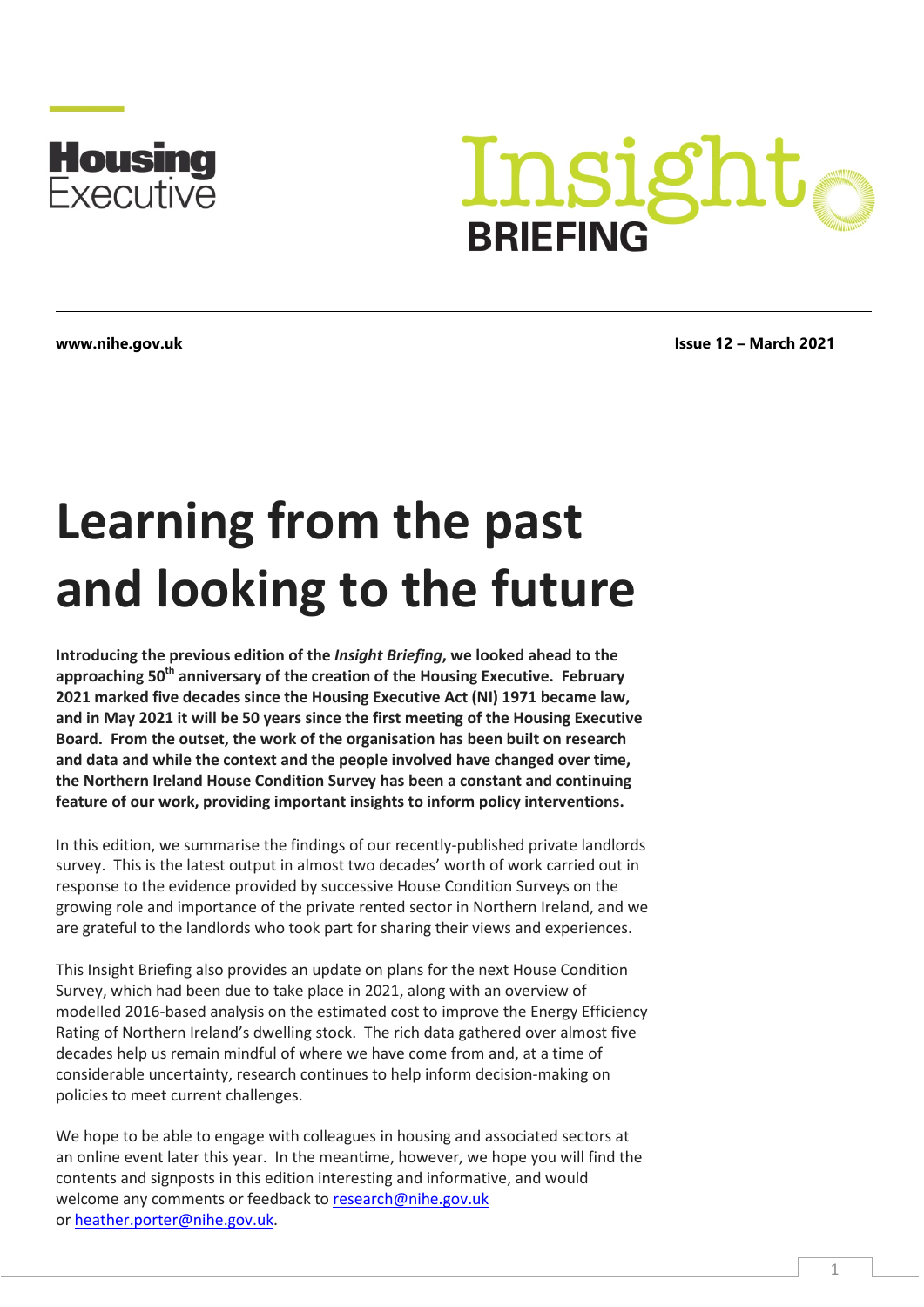## **2019 Private Landlords Survey**

Successive Northern Ireland House Condition Surveys, which have tracked changes in the region's housing tenure distribution over time, have shown that the privately rented stock increased from 38,000 (6.3% of all dwellings) in 1996 to 136,000 (17.4%) in 2016. Recognising the growing size and role of the private rental market, the Housing Executive has carried out and commissioned a number of projects on the sector, one of the most recent of which was an online landlord survey, undertaken in 2019. In this edition of our *Insight Briefing*, we focus on some of the key findings, which were published in autumn 2020.

#### **About the survey: sampling, responses and objectives**

Where research into the private rented sector is concerned, one of the key challenges has been its structure; with a multiplicity of individual, mainly small-scale landlords, constructing an appropriate sample frame has traditionally been difficult and it is only in recent years that policy and regulatory developments have enabled statutory engagement with substantial numbers of private landlords.

In preparation for the survey, the Housing Executive consulted with relevant stakeholders, and confirmed the legal gateway and lawful basis for data sharing in accordance with the General Data Protection Regulation (GDPR) and our statutory role in relation to housing research. This enabled the use of three key sources to collate a list of email addresses for landlords who owned rented properties in Northern Ireland and, as a result, an invitation to take part in the survey was sent by email to more than 51,000 private landlords, comprising:

- those registered with the Northern Ireland Landlord Registration Scheme;
- those landlords protecting tenants' deposits with TDS Northern Ireland; and
- private landlords on the Housing Executive's Housing Benefit system.

We are grateful to the 1,719 landlords with properties across Northern Ireland who took part in the survey, to the Department for Communities and TDS Northern Ireland for their support for the research, and to Cognisense, who administered the online survey on our behalf.

# **1,719 private landlords completed the survey**

The main objectives of the research were to explore the views and experiences of landlords with properties in Northern Ireland on issues including:

- Their entry into the sector and their role as a landlord;
- Letting practices and future plans regarding issues such as:
	- o Letting to tenants in receipt of Housing Benefit/Universal Credit (housing costs);
	- o Upfront charges and return of deposits; and
	- o Personal financial circumstances;
- Their awareness of, and attitudes to, welfare changes; and
- Where they seek advice/support.

#### **Profile and reasons for becoming a private landlord**

More than half (53%) of the landlords who responded to the survey were aged between 40 and 59, and a further third (34%) were aged 60-74. In line with this age structure, one quarter (25%) said they were retired from work, while around half in total were working full time (37%) or part time (12%) and almost one fifth (17%) were selfemployed. Only two per cent indicated that they were a full-time landlord. Just under a quarter (29%) had been landlords for less than five years, a similar proportion (28%) for between five and 10 years, and 43% for 10 years or more. Around three fifths of respondents (59%) were male.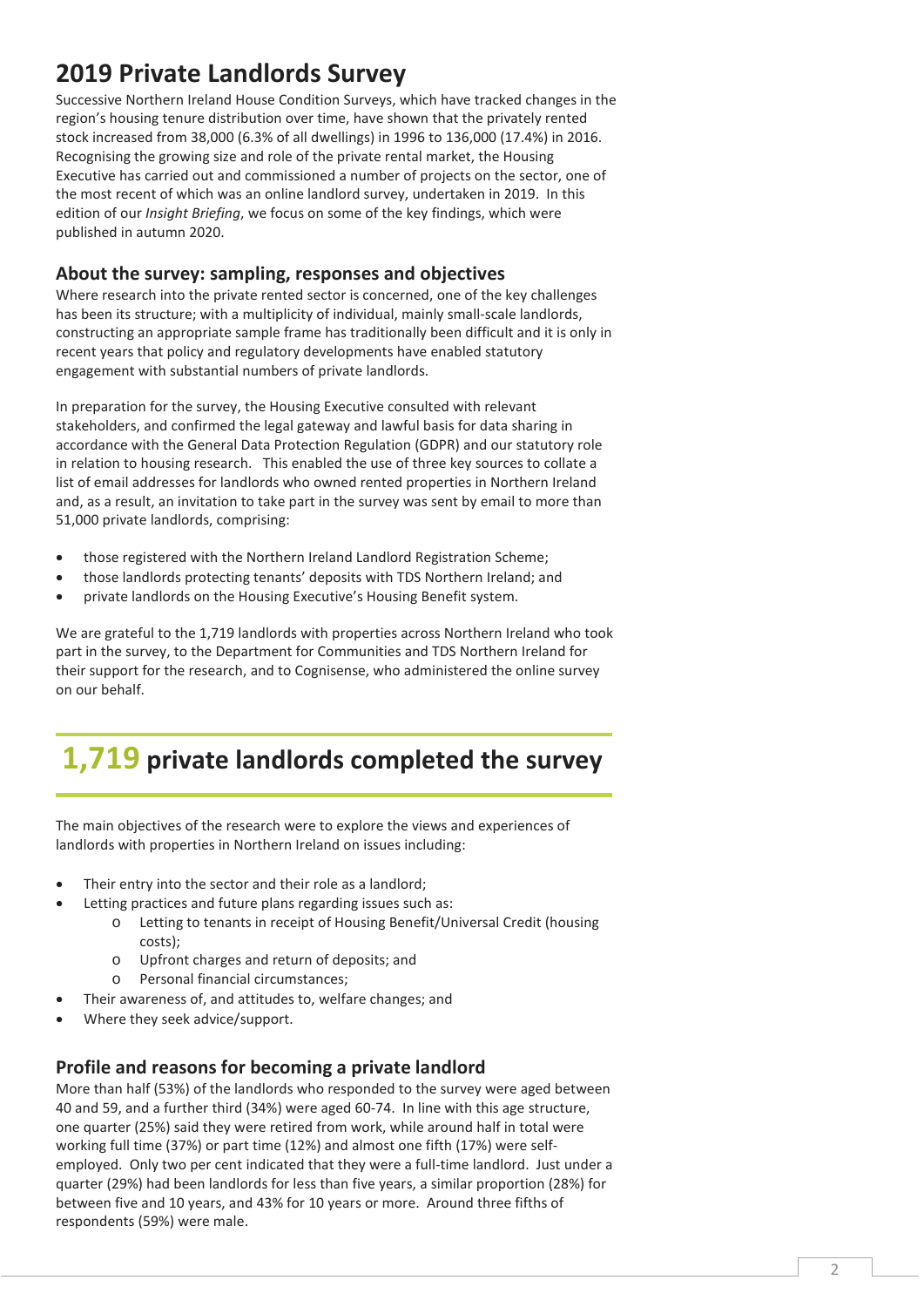The landlords who took part in the survey indicated that they owned a total of 4,607 properties. In line with previous research and the evidence available from administrative sources such as the landlord registration database, more than half owned only one property and around three quarters, in total, owned one or two properties. However, one quarter of the landlords who participated in the survey owned three or more properties; therefore, within the sample, around two thirds of the properties (65%; 2,986) were owned by one quarter (24%) of the respondents. One tenth (10%) of the landlords had one or more properties that were vacant at the time; repairs/modernisation was the most commonly-cited reason for vacancy (41%).

## **Landlords who responded owned a total of 4,607 properties**

The survey included questions about respondents' main reason for becoming a landlord and how they had acquired their (first) rental property. The responses were grouped according to whether they indicated *intentional* or *accidental* reasons for becoming a landlord. Around two thirds (67%) of respondents had become landlords intentionally; in total, 61% referred to investment-related reasons, the most commonly-cited being a contribution to pension/retirement income (26% of all respondents) (Figure 1). Among those who had become landlords for 'accidental'/unintentional reasons (29% in total), the most common circumstance was having inherited or been given a property that the respondent did not need (or want) to live in (Figure 2).

#### **Figure 1: Main reason for becoming a landlord -** *intentional* **(% of** *all respondents***)**



#### **Figure 2: Main reason for becoming a landlord -** *accidental* **(% of** *all respondents***)**



Asked how they had acquired the rental property (or the first of the rental *properties*) they owned at the time of the survey, similar proportions said they had used personal savings (26%) or a repayment mortgage (24%). Just under one in six (15%) had used a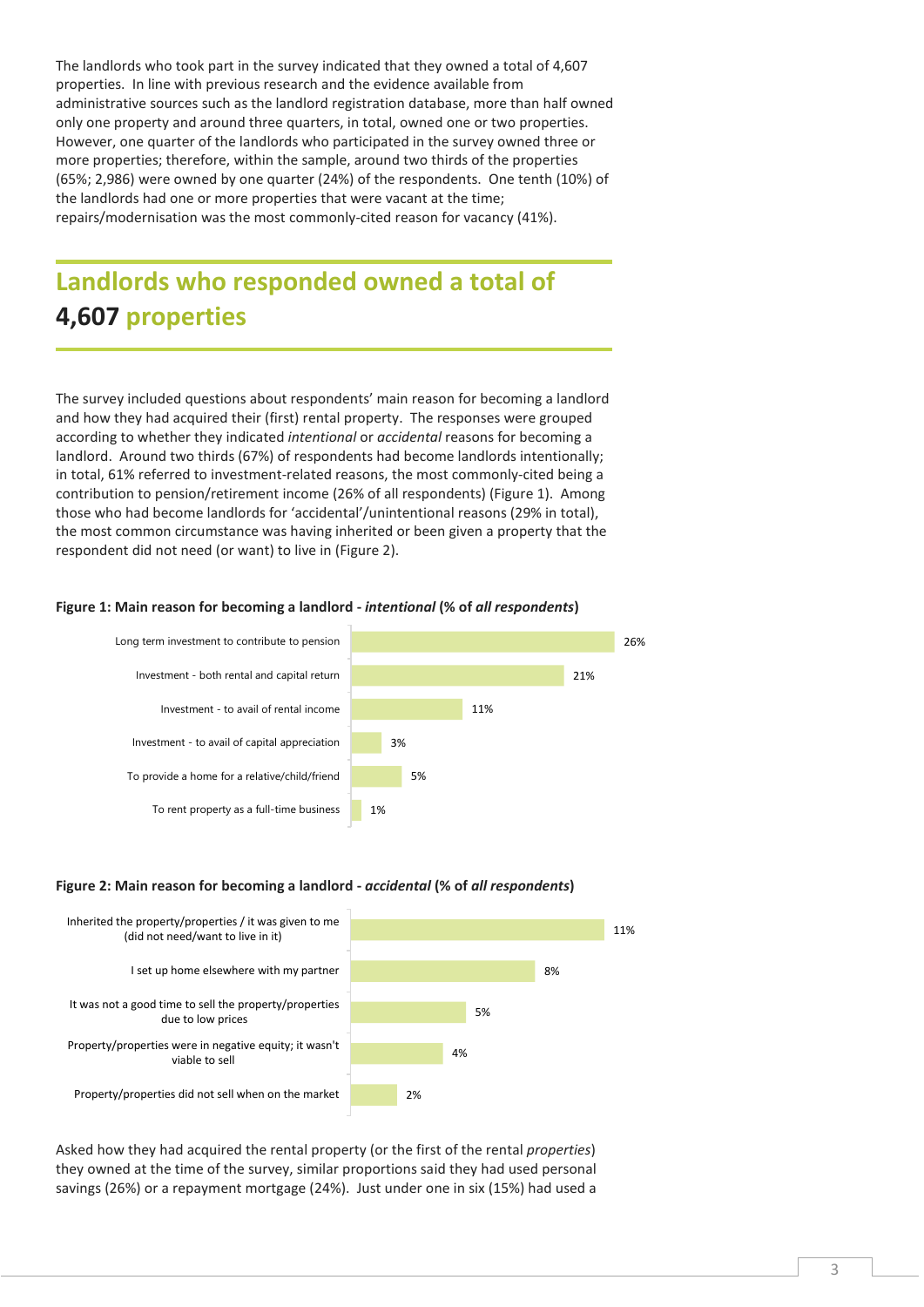buy-to-let mortgage, while 13% referred to inheritance and one in ten had purchased using an interest-only mortgage.

Around three fifths of the landlords who took part in the survey (61%) managed their own properties, while just over one third used a letting agent (35%); accidental landlords and those who had been renting to tenants for less than five years were more likely to use a letting agent.

#### **Letting practices**

Respondents who took part in the survey were asked about their most recent letting. More than half (58%) had found the tenant for the property through a letting agent, while a further 17% had let the property through word of mouth and in one tenth of cases, the letting had been to a friend/family member. Almost half (45%) of properties had been let unfurnished, but around one quarter (24%) were furnished and three in ten partly furnished (Figure 3).

#### **Figure 3: Proportion of properties let furnished, partly furnished and unfurnished (most recent letting)**



Where the most recent letting was concerned, the majority of respondents (70%) had offered an initial term of 12 months. Roughly equal proportions had not specified a tenancy term (11%) or had offered an initial term of *six* months (12%), and only a small proportion (8%) had offered an initial term longer than one year. Just over three quarters of respondents (76%) said the tenant to whom they had most recently made a letting had paid a deposit (average £535), and a slightly lower proportion (66%) said the tenant had paid rent in advance (average £541).

The survey also explored the tenants to whom landlords were letting at the time, with reference to a number of specified types (Figure 4). It is worth noting that a household may fit into more than one group, and that letting patterns at the time of the survey are likely to have been at least partly a reflection of the socio-economic and demographic factors influencing the housing markets in which rental properties were located. The majority of landlords who had tenants were letting to families, and around half to benefit claimants. More broadly, high proportions of respondents were *willing to let to* young professionals, families and non-UK/Irish passport holders. However, the proportion willing to let to benefit claimants was lower, at 61%.



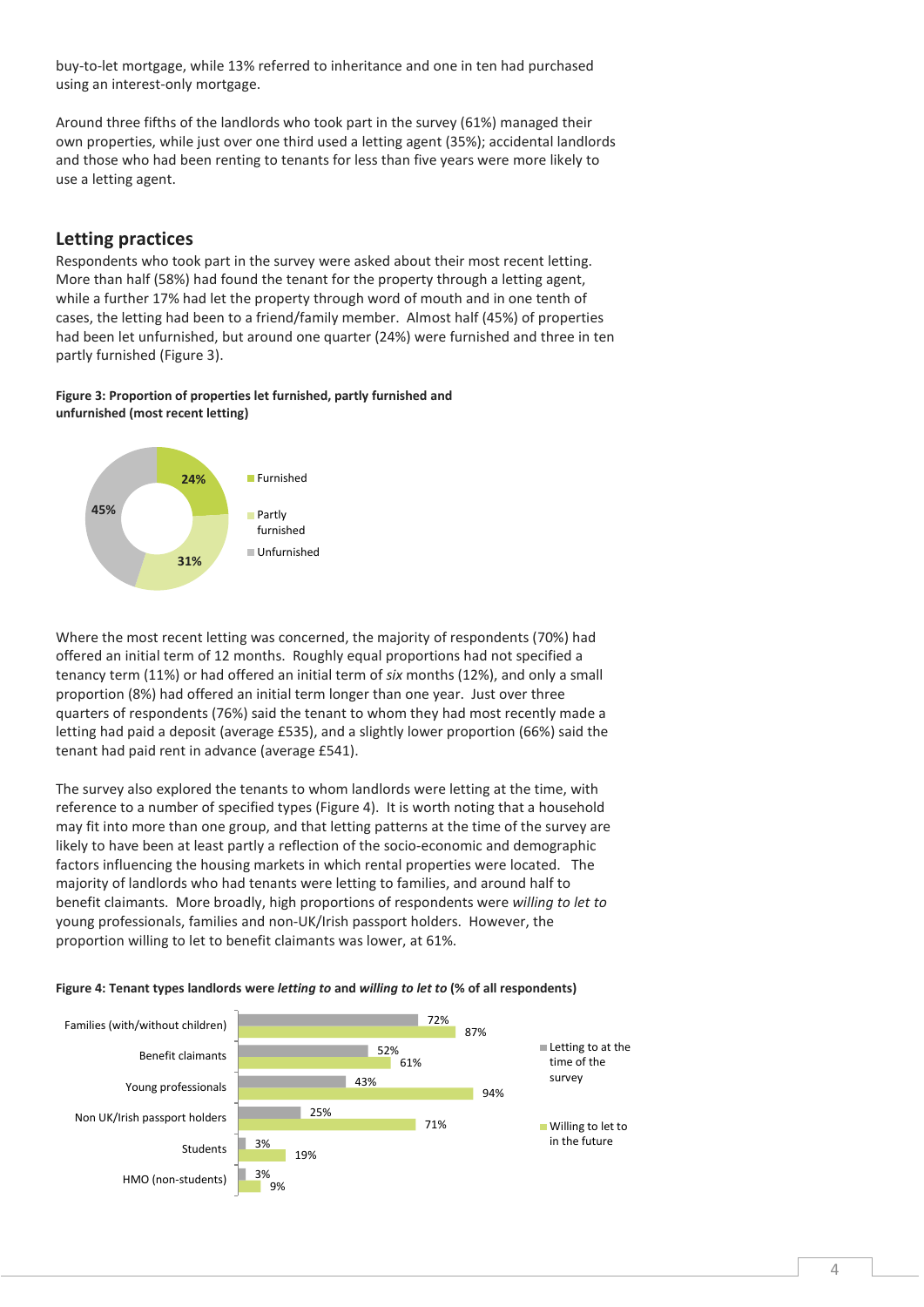#### **Housing Benefit, Universal Credit and Welfare Reform**

With rising levels of housing stress and a relatively static social housing stock over the last two decades, the expanding private rented sector has increasingly met the needs of households who might traditionally have become Housing Executive or housing association tenants. Many such households receive help with housing costs. The Welfare Reform (NI) Order 2015 set in motion a programme to replace many of the benefits that had been in place for people of working age with new benefits and payment systems. The survey explored landlords' experiences of welfare reform and of letting to tenants receiving Housing Benefit or Universal Credit.

Where welfare reform was concerned, awareness of the various changes that had already been implemented varied. Although the majority (80%) were broadly aware of the introduction of Universal Credit, only 36% were aware that Local Housing Allowance rates had been frozen in 2016. Similarly, when asked about their awareness of specific features of Universal Credit, almost two thirds (62%) knew that tenants need a tenancy agreement to apply for the housing cost element, but there was less awareness of other aspects, and only 17% knew that an advance of up to 100% could be applied for by the tenant during the assessment waiting period.

Although most of the landlords who took part in the survey (56%) said that welfare reform had had no impact on them, nearly two fifths of respondents (639; 37%) said they had taken one or more actions as a direct result of welfare changes. Of those who had taken action:

- 51% had started carrying out reference/credit checks for new tenants
- 48% had visited the NI Direct website
- 26% had started asking new tenants for rent in advance
- 23% had contacted [LANI](https://www.lani.org.uk/) and the same proportion had sourced information about welfare changes from sources other than NI Direct/the Landlord Advice Line/the advice sector/LANI.

When asked about their level of concern about how welfare changes might affect them as a landlord, the greatest proportion of respondents (37%) said they were *not at all concerned*. Just over one quarter (28%) were 'somewhat' or 'moderately' concerned and 29% 'slightly' concerned.

Two fifths (40%) of respondents confirmed that they were letting to tenants in receipt of Housing Benefit at the time of the survey; a similar proportion (37%) were not, and more than one fifth (23%) were unsure. The relatively recent roll-out of Universal Credit meant that a smaller proportion (16%) indicated they had tenants in receipt of the housing cost element, while 39% did not, and 45% were unsure. Of the 412 respondents who said a past or current tenant received the housing cost element of Universal Credit, 44% had experienced a tenant going into arrears because of delayed payments of the housing cost element, and 42% had experienced delayed payments of the housing cost element.

Looking ahead, more than half (56%) of all respondents said they would be willing to let/continue letting to tenants receiving Housing Benefit and a slightly lower proportion (48%) indicated willingness to let to tenants receiving the housing cost element of Universal Credit. For those *unwilling* to let to both groups, the main concern was that the amount of benefit received would not cover the full rental charge/that there was a greater risk of delayed or unpaid rent.

# **56% were willing to let to tenants receiving Housing Benefit and 48% were willing to let to tenants receiving Universal Credit**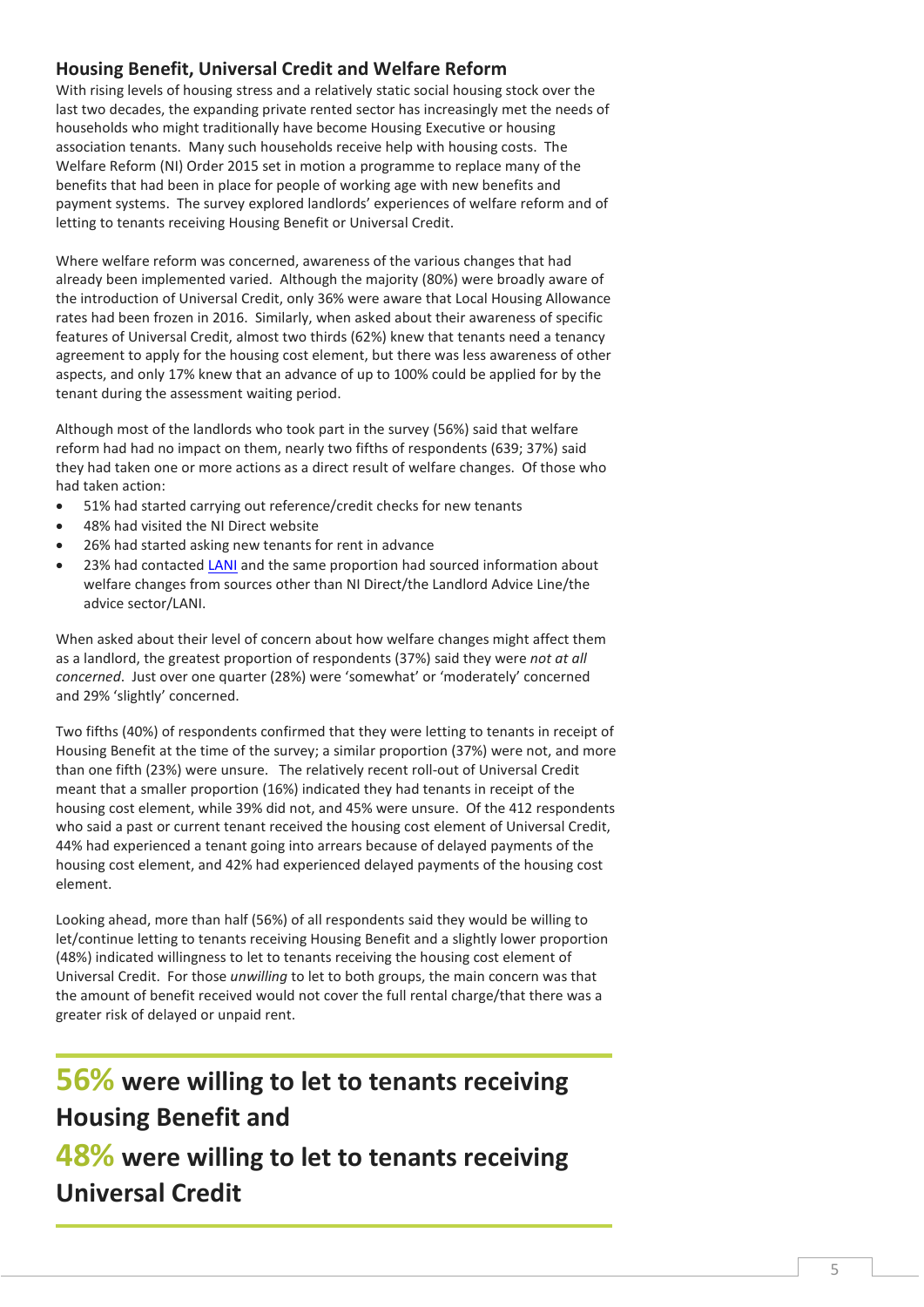Landlords' concerns about delayed or unpaid rent appeared to be borne out by the responses to questions on rent arrears. The fairly recent introduction of Universal Credit meant that a relatively small proportion of landlords (14%) were able to confirm that they were letting to tenants in receipt of the housing cost element at the time of the survey, although many were not sure. However, the findings suggest that tenants in receipt of Universal Credit were more likely to be in arrears than those receiving Housing Benefit or those paying all of their own rent (Figure 5).

#### **Figure 5: Proportion of landlords reporting tenants in rent arrears at the time of the survey, by source of rent payments**



*(Bases: 1,123 landlords with tenants who paid all their rent themselves; 674 who had tenants in receipt of HB; and 230 who had tenants in receipt of UC housing cost element)* 

#### **Landlords' Financial Circumstances**

While administrative data and the findings of the survey indicate that a substantial proportion of the privately rented dwellings in Northern Ireland are owned by landlords with three or more properties, they also show that the majority of landlords in the region continue to operate on a relatively small scale and own only one or two rental properties.

In this context, the circumstances and decisions of individual landlords might not seem likely to have a major influence on supply, but economic shocks, policy changes or other issues influencing the willingness and/or ability of substantial numbers of landlords to remain active in the rental market could have a more noticeable impact on the availability of properties for renting.

Respondents who took part in the survey were asked how their current rental properties were financed. To allow for the fact that those who owned two or more properties might have a combination of financing arrangements, the questionnaire allowed more than one answer to be given. The responses indicated that more than half of landlords who took part in the survey had at least one property that was owned outright. However, more than one tenth of landlords had at least one property financed through an interest-only mortgage (Table 1).

#### **Table 1: How is/are your current rental property/properties financed?**

|                        | % of respondents |
|------------------------|------------------|
| Outright ownership     | 57               |
| Buy-to-let mortgage    | 19               |
| Repayment mortgage     | 19               |
| Interest-only mortgage | 15               |
| Other                  | $\mathcal{P}$    |
| Prefer not to answer   |                  |

*(Base: all respondents. Respondents were able to select more than one option.)* 

A second question helped shed further light on this issue: when asked if they depended on rental income to cover the mortgage payments for any of their rental properties, around one third of respondents (34%) said they owned their dwelling(s) outright. A slightly higher proportion (37%) indicated that they *were* reliant on rental income to cover the mortgage, while 25% were not. Interestingly, respondents with three or more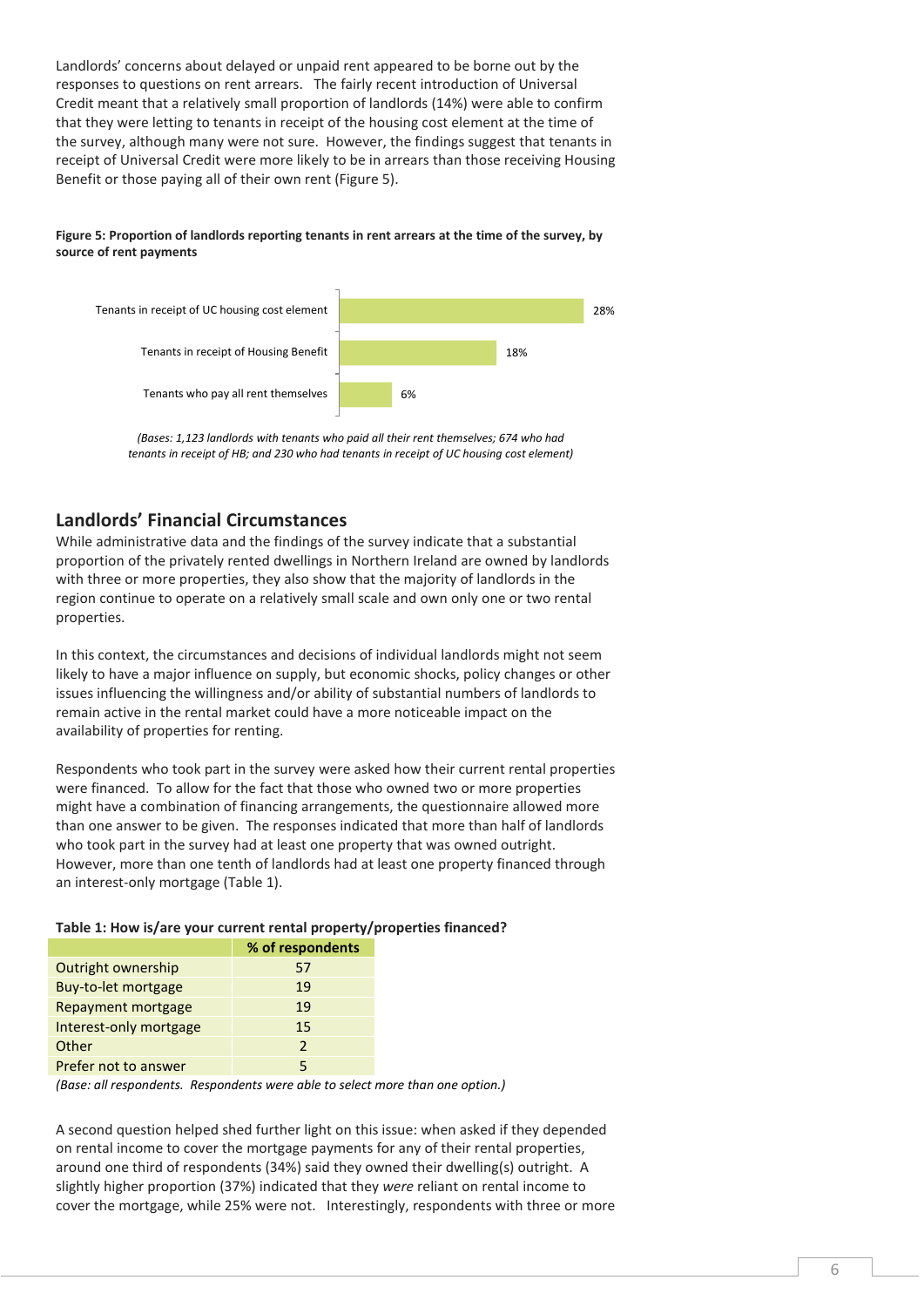rental properties were most likely to depend on rental income to cover the mortgage repayments on one (or more) of their rental properties (46%), followed by those with two rental properties (40%) and lastly those with one rental property (33%).

In Northern Ireland, the 2007/08 global financial crisis came after a period of rapid house price inflation and the subsequent drop in house prices left a lasting legacy of negative equity that was still evident a decade later. A briefing published by UK Finance in May 2019 indicated that around six per cent of residential mortgages in Northern Ireland at that time had negative or less than five per cent equity, and this was around [1](#page-6-0)0 times the proportion for the UK overall. $<sup>1</sup>$ </sup>

It is notable, therefore, that 15% of all respondents who took part in the survey said they had a property (or properties) in negative equity. Perhaps not surprisingly, respondents who had been a landlord for five years or more were more likely to have a rental property (or properties) that were in negative equity compared to those who had been a landlord for less than five years (19% compared with 5% respectively).

# **15% of respondents said one (or more) of their rental properties was in negative equity**

#### **Future intentions**

<u>.</u>

Respondents were asked a number of questions about recent changes to their rental portfolio, as well as their shorter and longer term plans. The vast majority (90%) had made no changes to their rental portfolio in the 12 months prior to the survey, and more than two thirds (68%) had no immediate plans for change. Looking ahead, similar proportions (around one in 20) planned to increase their portfolio (7%); reduce it (6%) or leave the rental market altogether (also 6%), while just over one in 10 had not made any concrete plans.

Among the 122 landlords who were planning to *increase* their portfolio, the main reasons were to invest for future capital return (55%) and to maximise rental income (39%). Of the 201 who planned to *reduce their portfolio* or *leave the rental market*, 44% cited tax, welfare, regulatory and bureaucratic burdens, while 32% referred to decreasing rental returns and the same proportion wished to release capital.

Asked about how long they intended to continue renting private properties, around one third (36%) said they were unsure and almost one fifth (19%) planned to *stop* letting properties within five years. This meant that, at the time of the survey, less than half (45%) had clear intentions to continue as private landlords for five years or more. Regardless of their original reasons for becoming a landlord, the most commonly-cited reasons for *continuing* to rent a property or properties were connected with current or expected future income (Table 2).

#### **Table 2: What is/are your reason(s) for being a landlord** *now***?**

|                                                                                                                                                                                                                                                                                               | % of respondents |
|-----------------------------------------------------------------------------------------------------------------------------------------------------------------------------------------------------------------------------------------------------------------------------------------------|------------------|
| It's a long term investment to contribute to my pension                                                                                                                                                                                                                                       | 48               |
| To provide a regular income                                                                                                                                                                                                                                                                   | 34               |
| Want to keep investments in the rental market for capital return                                                                                                                                                                                                                              | 22               |
| I have a long term tenant                                                                                                                                                                                                                                                                     | 21               |
| Do not want to sell my property/properties due to the amount I<br>would get for them if selling today                                                                                                                                                                                         | 18               |
| $\sqrt{2}$ , $\sqrt{2}$ , $\sqrt{2}$ , $\sqrt{2}$ , $\sqrt{2}$ , $\sqrt{2}$ , $\sqrt{2}$ , $\sqrt{2}$ , $\sqrt{2}$ , $\sqrt{2}$ , $\sqrt{2}$ , $\sqrt{2}$ , $\sqrt{2}$ , $\sqrt{2}$ , $\sqrt{2}$ , $\sqrt{2}$ , $\sqrt{2}$ , $\sqrt{2}$ , $\sqrt{2}$ , $\sqrt{2}$ , $\sqrt{2}$ , $\sqrt{2}$ , |                  |

*(Base: all respondents. Respondents could give more than one reason)*

<span id="page-6-0"></span><sup>&</sup>lt;sup>1</sup> Tatch, J. (17 May 2019) 'Northern Ireland's comeback: wonder horse or dead cat? UK Finance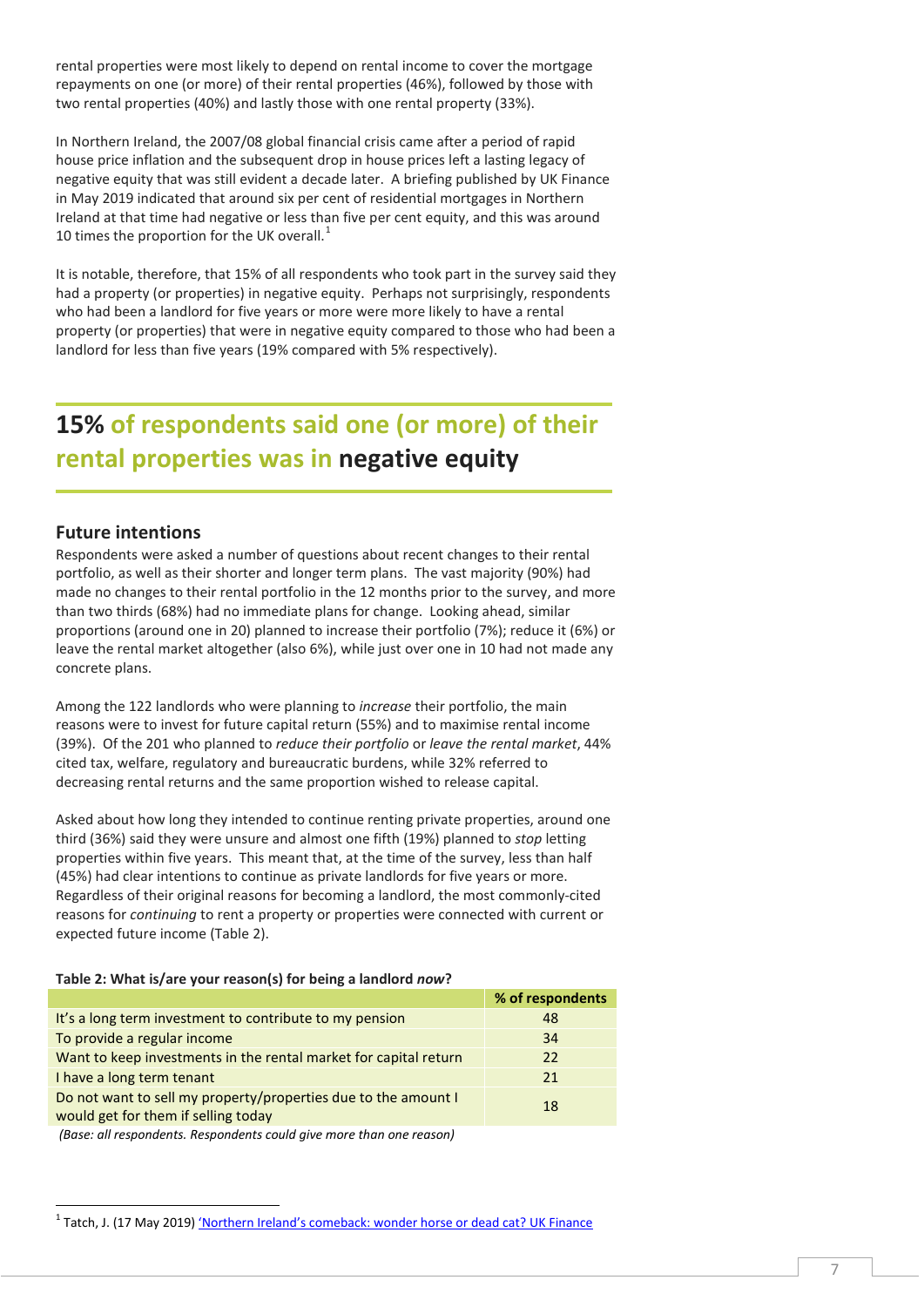Landlords who took part in the survey were asked about a number of factors that might prompt them to *leave* the market in the future (Figure 6). The responses indicated that they would be influenced primarily by their own personal circumstances. The other reasons most commonly selected by the landlords who took part in the survey were mainly connected to:

- *financial issues* (poor return from rent; tax changes; mortgage interest rates rising);
- *changes in the wider housing market* (in particular, house prices rising presumably a particular consideration for those in negative equity); and/or
- *tenant and tenancy-related matters* (anti-social behaviour, increased regulation and rent arrears)

#### **Figure 6: What, if anything, would make you want to leave the rental market as a landlord in the future?**



*(Base: all respondents. Respondents could give more than one answer)*

Reflecting one of the recurring themes in policy debates about the role the private rented sector can play in meeting housing need, the survey gathered the views of all respondents on whether they would be willing to offer tenancies of more than 12 months in the future, and the majority (65%) indicated that they would.

# **65% would be willing to offer tenancies of more than 12 months in future**

Those respondents who were not willing to, or not sure if they would, offer tenancies of more than 12 months in the future were asked about three specific factors that might encourage them to do so. Table 3 shows that assurances about removing 'problem' tenants and financial incentives were the factors most likely to encourage landlords to offer longer tenancies.

#### **Table 3: Which, if any, of the following would encourage you to offer tenancies of more than 12 months in future?**

|                                                | % of respondents |
|------------------------------------------------|------------------|
| If it becomes easier to remove problem tenants | 61               |
| Financial incentives (e.g. tax cuts)           | 51               |
| Changes to mortgage restrictions               | 6                |
| Other                                          | $\mathbf{R}$     |
| Nothing would encourage me                     | つつ               |

*(Base: 610 respondents who were unwilling to offer, or unsure about offering, tenancies of more than 12 months' duration. Respondents were able to select more than one option)*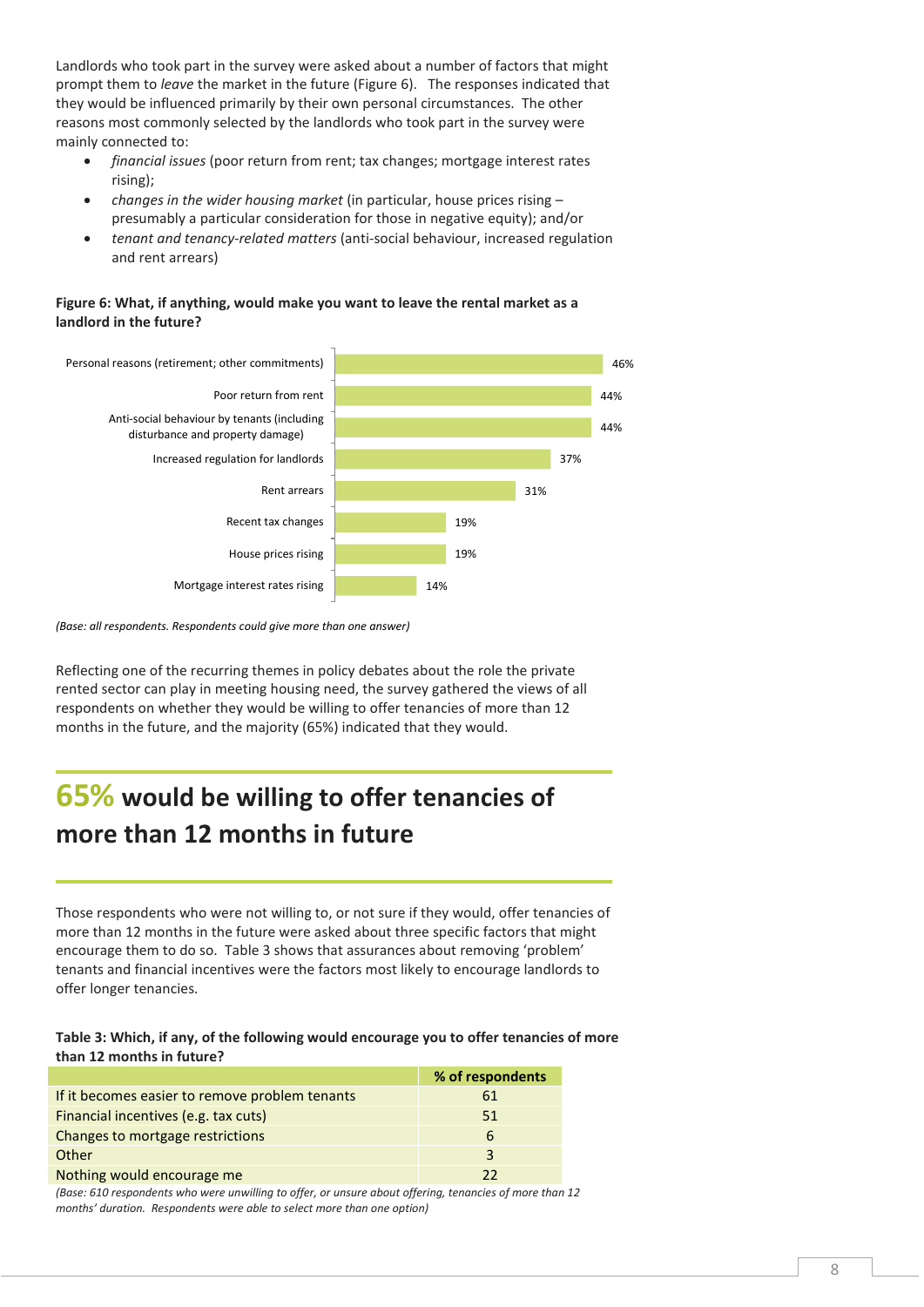#### **Concerns and advice**

Finally, respondents were asked what caused them the **most** concern as a landlord. Figure 7 shows that two concerns predominated: anti-social behaviour and the cost of repairs and other non-mortgage expenses, both of which were selected by 22% of respondents. Other sources of concern were regulation, rent arrears and tax changes. Smaller proportions of respondents (4% each) referred to a rise in the mortgage interest rate and welfare changes as being their key concerns.

#### **Figure 7: What causes you the most concern as a landlord?**



Around two thirds of respondents (65%) said they knew where to go for information/advice in relation to their role as a landlord. When asked about a number of sources from which they might seek advice, these respondents indicated that they were more likely to consult their letting agent (45%), the Landlord Advice Line (43%) and NI Direct (41%).

#### **Conclusions**

While the nature of the survey means we cannot be sure that those who chose to take part were fully representative of the sector as a whole, the research findings nevertheless provide a valuable insight into the views and experiences of private landlords in Northern Ireland, reaffirming the heterogeneous nature of this body of individuals. Some of the key points emerging are that:

- While the majority of landlords continue to own only one or two rental properties, a fairly substantial proportion of the private rented stock as a whole appears to be in the hands of landlords who own three or more properties. This has a number of implications, in terms of issues such as engagement and regulation, but also regarding the possible wider outcomes of policy, economic, financial and housing market variables for the stability of the sector.
- The prospect of return on investment, in the form of capital appreciation and a retirement 'nest egg', was a key motivator for many of the respondents, while others had become private landlords for primarily circumstantial reasons. Some of the comments indicated a sense of purpose and satisfaction with the landlord role ('I have been very fortunate and my tenants are excellent'; 'I want to provide decent, reasonably priced accommodation for people. I enjoy that'; 'Being a landlord can be rewarding, knowing you provide a good, safe home for others'). However, the concerns highlighted by landlords and the issues that they cited as possible 'push' factors out of the sector pointed towards the complexity of tenant and tenancy management (anti-social behaviour, arrears) and the disincentives of perceived over-regulation, bureaucracy and tax changes that have made private renting a less attractive option for small-scale landlords.

It is important, of course, to bear in mind that the research was completed before the 2020 coronavirus outbreak was declared a pandemic. At the time of writing, government interventions continue to hold many of the impacts of the unprecedented global response in abeyance, but the local housing market, including the private rented sector, is unlikely to remain immune from the consequences of the pandemic response indefinitely.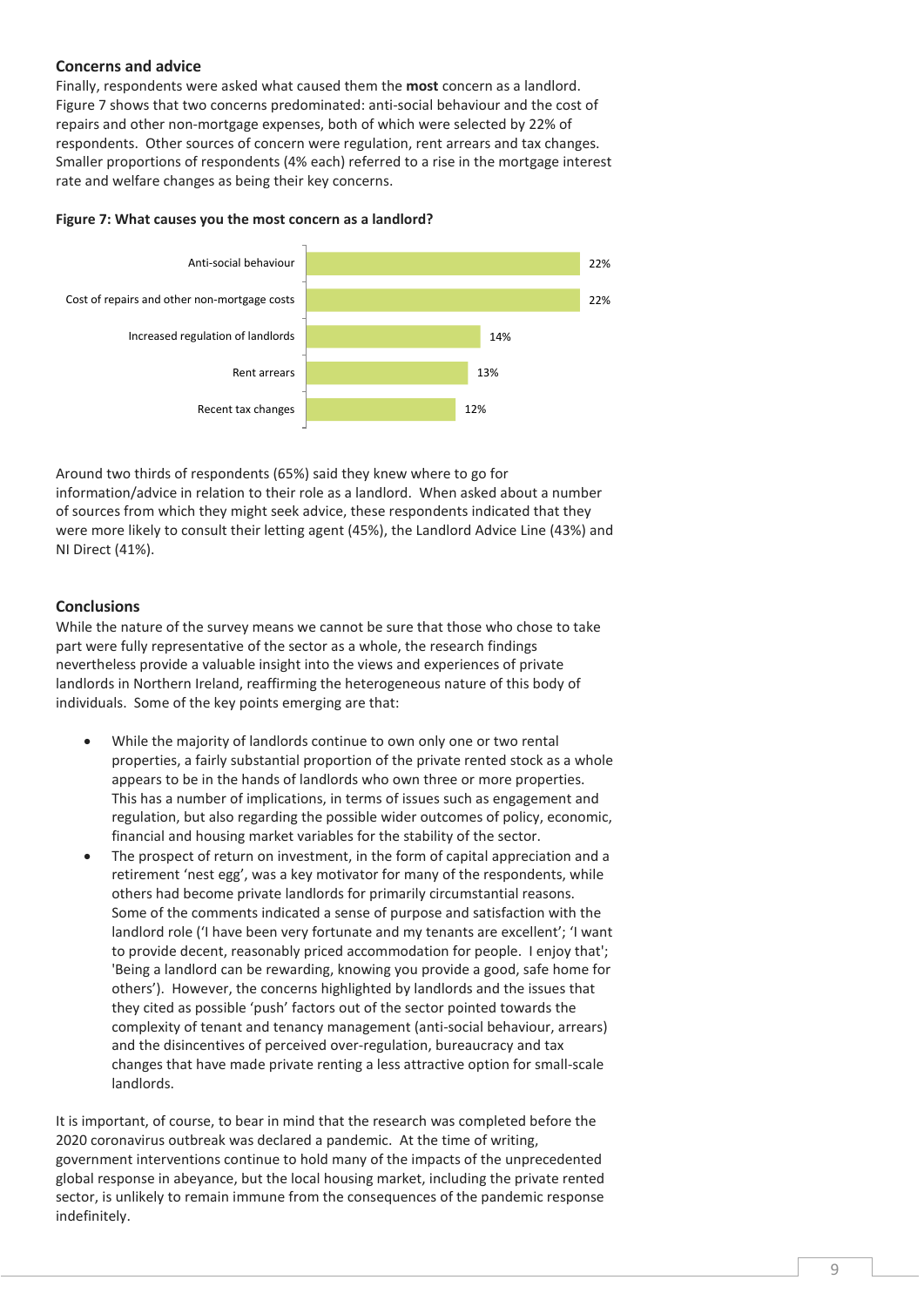At the time of the survey, less than half of respondents (45%) had clear intentions to continue as private landlords for five years or more. It remains to be seen how the events of 2020 and beyond will impact the circumstances and decision-making of the thousands of individuals comprising the collective that currently constitutes 'the private rented sector' in Northern Ireland.

*The full [report](https://www.nihe.gov.uk/Documents/Research/Private-Landlords-Survey/survey-of-private-landlords-2019-key-findings-repo.aspx) and [appendix tables](http://www.nihe.gov.uk/Documents/Research/Private-Landlords-Survey/seruvey-of-private-landlords-2019-appendix-tables.aspx) are available to download from th[e Private rented](https://www.nihe.gov.uk/Working-With-Us/Research/Private-rented-sector-and-rents)  [sector and rents](https://www.nihe.gov.uk/Working-With-Us/Research/Private-rented-sector-and-rents) page of the [Research](https://www.nihe.gov.uk/Working-With-Us/Research) section on the Housing Executive website.*

#### **Other research on the private rented sector**

#### **Performance of the Private Rental Market in Northern Ireland**

Our half-yearly reports, produced in partnership with PropertyNews.com and Ulster University, provide the most detailed insight available into the dynamics of the private rental market in Northern Ireland, including tracking rents by property type and size and at district council level. The analysis draws on combined data provided by PropertyNews.com and advertised rent data collected by the Housing Executive for the purposes of calculating the Local Housing Allowance for the administration of private sector Housing Benefit.

The most recently-published report covered the six month period from January - June [2020,](https://www.nihe.gov.uk/Documents/Research/Private-Rental-Market-CURRENT/performance-private-rental-market-NI-january-june.aspx?ext=.) and was based on the data for 6,168 rentals across Northern Ireland. This total was around 27% lower than during the first six months of 2019, a decline that was impacted by a change in how the data were collected, but that is also likely to reflect the initial period of lockdown in Northern Ireland, during which the housing market was effectively closed. Other key findings were that:

- Across Northern Ireland as a whole, in line with the finding from previous surveys, townhouse/terrace properties accounted for the largest proportion of lettings (39%), followed by apartments (34%). Lettings of semi-detached properties accounted for 17% of transactions, and detached dwellings for 11%. In Belfast City Council Area, terrace/townhouse properties (45%) and apartments (41%) together accounted for 86% of all lettings. While these were also the property types most commonly let in local government districts outside Belfast, in combination they accounted for a lower proportion of total lettings outside the city (62%). The figures, which were broadly in line with previous findings, confirm the different characteristics of the private rental market within and outside Belfast City Council area.
- In line with the findings on property type, the analysis also indicated that lettings of properties with fewer than three bedrooms accounted for a greater share of the market in Belfast (56%) than in other local government districts (41%). Homes with one bedroom accounted for nine per cent of all lettings across Northern Ireland; the proportion was slightly higher in Belfast (11%) and lower outside Belfast (8%).
- Across Northern Ireland, the average monthly rent for lettings during the period was £643. However, there was variation by property type, from £628 for both apartments and terrace/townhouses to £764 for detached properties.
- There was also evidence of variation in rental pricing between the various regional submarkets at district level. The average monthly rent in Belfast City Council Area during the first six months of 2020 was £730; outside Belfast, the average varied between £484 per month in Fermanagh & Omagh and £653 in Ards & North Down.

**The average monthly rental price in Northern Ireland during January - June 2020 was £643**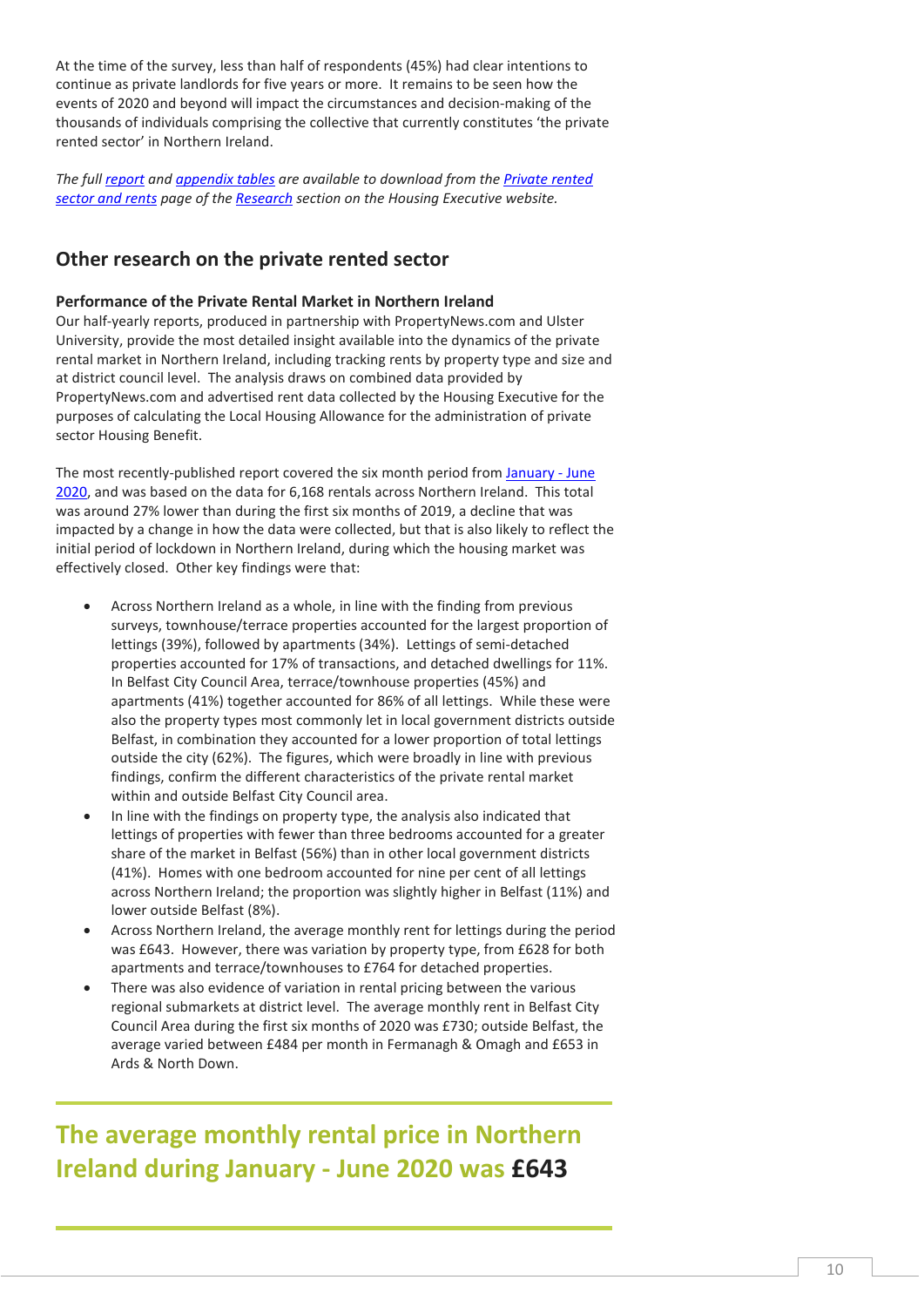## **Northern Ireland House Condition Survey update**

The Housing Executive has a statutory duty to regularly examine housing conditions and need across all tenures in Northern Ireland. Since 1974, th[e Northern Ireland House](https://www.nihe.gov.uk/Working-With-Us/Research/House-Condition-Survey)  [Condition Survey](https://www.nihe.gov.uk/Working-With-Us/Research/House-Condition-Survey) (HCS) has provided data on the housing stock and its residents on a five-yearly basis, with the format and content of the survey reviewed and updated to ensure that the most recent approaches, methodologies and key strategic issues are taken into account. As such, the survey provides key data that underpins the development of housing policy, informs housing strategies and plans, and guides the effective use of resources.

From 2016, in compliance with legislation, HCS findings hav[e National Statistics](https://www.nihe.gov.uk/Working-With-Us/Research/National-Statistics-Protocols-and-Compliance) status, which denotes that they have been assessed by the Office for Statistics Regulation (the regulatory arm of the UK Statistics Authority) as being fully compliant with the Code of Practice for Statistics.

The most recent Northern Ireland House Condition Survey was conducted in 2016 and, in line with the Housing Executive's statutory responsibility and the five-year intervals between previous surveys, the next survey was due to be carried out in 2021. While the Research Unit's House Condition Survey team continued to plan throughout 2020 to pave the way for the survey to be carried out in 2021, we were also mindful of the ongoing restrictions arising from the pandemic and carried out consultation with data *users*, stakeholders and other research bodies to help guide decision-making.

Based on the feedback from this consultation and taking account of the ongoing pandemic-related restrictions, the [HCS Steering Group](https://www.nihe.gov.uk/Working-With-Us/Research/House-Condition-Survey-Steering-Group) put forward a recommendation In January 2021 that the full survey originally planned for 2021 should be postponed until 2022, with a commitment that the Housing Executive would consult with users to establish requirements for key statistics to be modelled using data from the 2016 survey. This recommendation was approved in February, and the Research Unit has been consulting with users to establish the key modelled statistics required.

Further updates will be provided on the Housing Executive's website when available. If you have any queries, you can contact the NIHCS team by emailing[: nihcs@nihe.gov.uk](mailto:nihcs@nihe.gov.uk)

#### **Latest 2016-based modelled House Condition Survey output** *Cost of carbon savings in Northern Ireland's housing stock: Retrofitting energy efficiency measures to achieve Energy Efficiency Rating Bands C and B*

The latest 2016-based modelled findings published by the Housing Executive were commissioned to inform the work carried out by the organisation in its role as the Home Energy Conservation Authority for Northern Ireland, an important strand of which involves investment in promotion of energy efficiency. This is in line with housing policy throughout the UK and further afield, which has focused on improving the energy efficiency of the housing stock in order to reduce fossil fuel emissions and help lower consumer energy bills.

The Standard Assessment Procedure (SAP) was used as the underlying methodology to model energy efficiency improvements and quantify savings for the purposes of the report. SAP uses an A to G banding system to rate the energy efficiency of a dwelling, where EER band A represents low energy costs (i.e. the most efficient band) and EER band G represents high energy costs (i.e. the least efficient band).

In the past, policy has been directed towards improving 'F' and 'G' rated dwellings. More recently, however, the UK Government has identified the need to improve the Energy Efficiency Rating (EER) band of dwellings in the stock to a **band C** and above, and the research, which was carried out for the Housing Executive by BRE, sought to estimate the cost of the necessary improvements in Northern Ireland, as well as the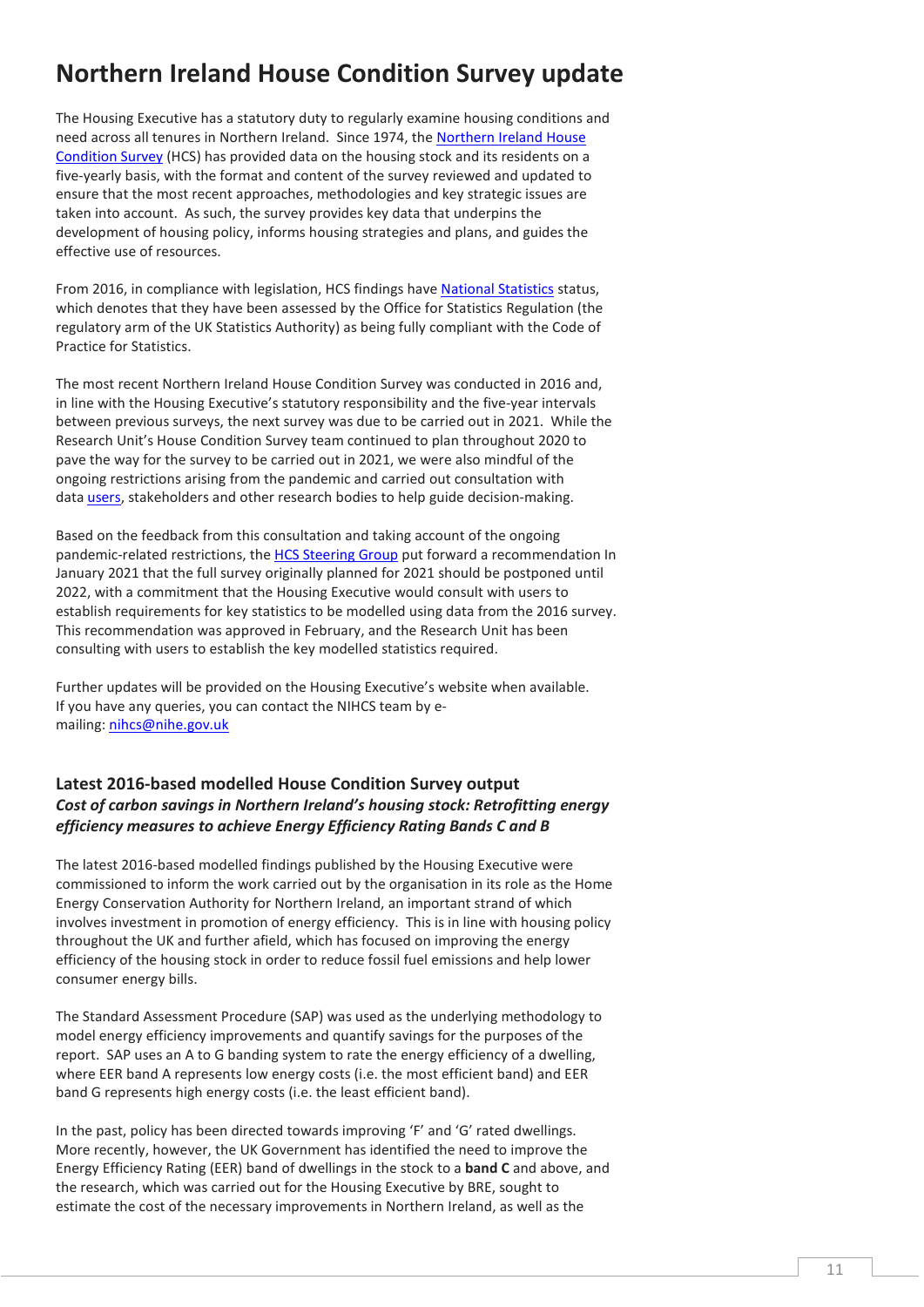carbon and household energy cost savings that could be achieved as a result. The 2016 House Condition Survey had found that around 390,000 dwellings in the region were in EER bands D to G, the majority of which were in Band D.

The main findings of the report follow the Energy Performance Certificate (EPC) improvement methodology set out in Appendix T of SAP 2012 (v9.93); more information about SAP is available in th[e main report](https://www.nihe.gov.uk/Documents/Research/HCS-2016-Main-Reports/HCS-Main-Report-2016.aspx) on the 2016 House Condition Survey 2016 (Appendix H). The process used for the analysis involved three key stages:

- 1. Dwellings identified as being in an EER band of D or below had improvements simulated until they were improved to EER band C.
- 2. The process was then repeated, with dwellings identified as being in EER band C or below having improvements simulated until they were improved to band B.
- 3. The cost of installing measures required to get to each band was then calculated, alongside the associated energy savings and reduction in SAP-based running costs.

*Key findings from the EPC improvement methodology/Appendix T of SAP analysis were:*

- The total cost to improve the approximately 390,000 eligible dwellings in Northern Ireland to at least band C was £2.4 billion, with a mean cost of £6,200 per dwelling.
- The overall impact of improving dwellings in Northern Ireland to Band C would be to provide mean energy cost savings of £500/year, mean  $CO<sub>2</sub>$  savings of 3.2 tonnes per year and a mean SAP rating increase of 14.
- The total cost to improve the approximately 586,000 eligible dwellings in Northern Ireland to at least an EER band B was £9.2 billion, with a mean cost of £15,600 per dwelling.
- The overall impact of improving dwellings in Northern Ireland to Band B would be to provide mean energy cost savings of £700/year, mean  $CO<sub>2</sub>$  savings of 3.7 tonnes per year and a mean SAP rating increase of 18.
- Generally, traditional improvement measures, which focus on installing fabric insulation and upgrading heating systems, were sufficient to improve dwellings to an EER band C. To reach the target band B threshold however, further measures were required in the majority of cases. Specifically, the installation of photovoltaic (PV) panels was essential in improving a significant proportion of the stock to a band B.

**The total estimated cost to improve eligible dwellings to at least EER band B was £9.2 billion, with associated mean energy cost savings of £700 per year, mean CO<sub>2</sub> savings of 3.7 tonnes per year and a mean SAP rating increase of 18**

However, in reality a package of measures that deviates from this methodology may be the most appropriate way of improving energy efficiency. Therefore, the analysis also considered additional scenarios to determine the cost of improving dwellings under alternative improvement pathways, using technologies likely to be employed in the short and medium term. Examples of short and medium term improvements included improvements to insulation, heating, glazing, heating controls and water cylinder thermostats and/or insulation.